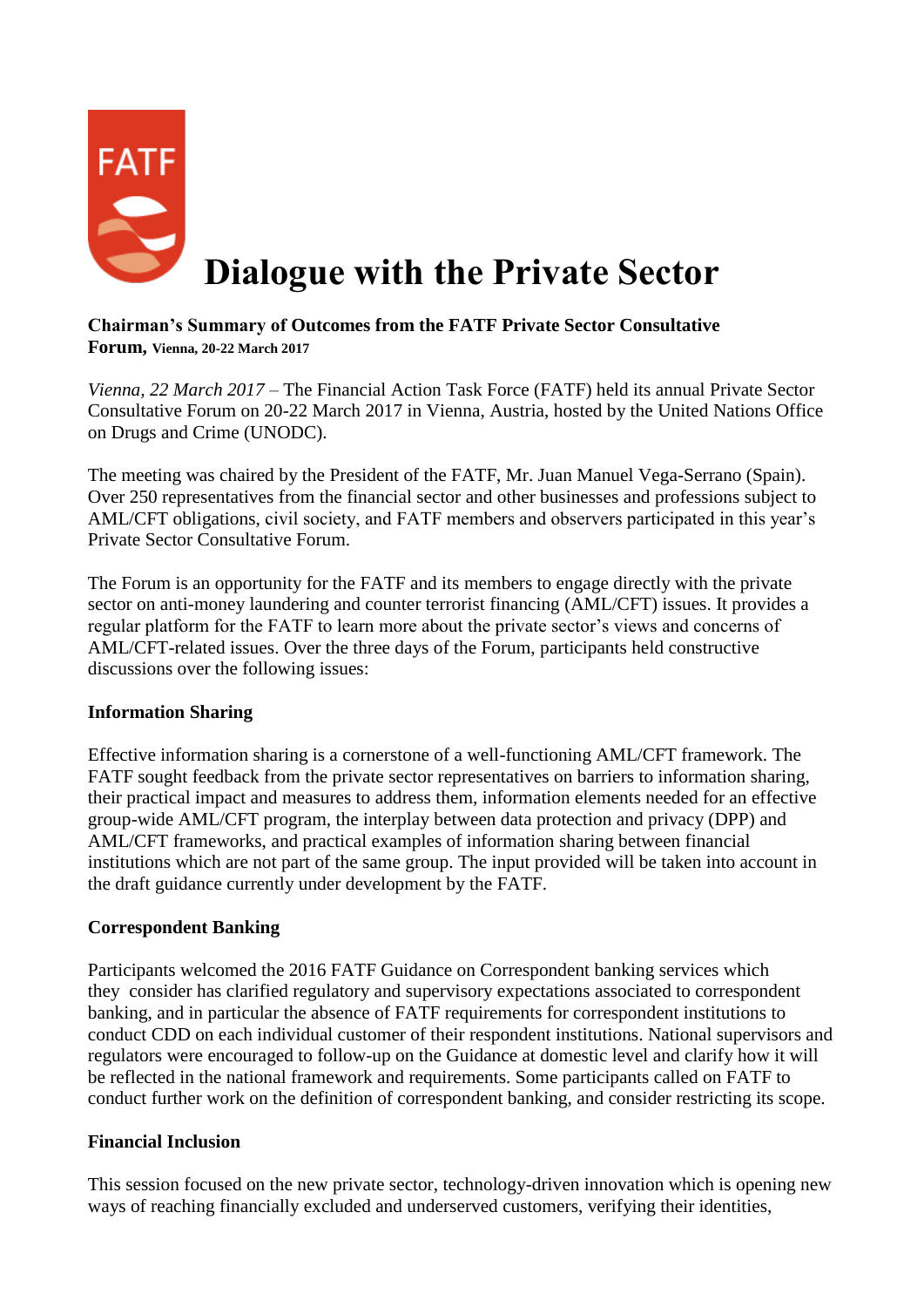profiling them, and managing new tailor-made products. Participants heard from financial inclusion initiatives in different countries, including in India. They discussed publicly-sponsored central databases of basic information on people's identity, authenticated through biometrics or fingerprints. These tools can help financial institutions conduct the basic CDD steps to establish relationships with undocumented people, and play a key role for financial inclusion. Discussions also highlighted products and services, including e-wallets and mobile payments, serving specific needs of unbanked people. Experiences of outreach to unserved groups of populations, remote from bank facilities and branches, were also shared.

# **Remittances and De-risking**

In light of continuing concerns about the impact of de-risking on the remittance sector, the FATF and FSB, with the support of the GPFI and the German G20 Presidency, chaired a special session on remittances and de-risking with experts from the remittances and banking sectors. The discussion aimed to understand how the money and value transfer services sector is affected by loss of correspondent banking services, and the variety of reasons why this can occur. It also reviewed the responses which have been used to address the causes, and maintain access to banking services and remittance services; and sought to identify any remaining gaps or co-ordination needs, at national or international levels that are not already covered by existing initiatives.

# **Terrorist Financing**

The FATF sought feedback on the how the dissemination of the *Detecting Terrorist Financing: Relevant Risk Indicators* report was made to banks, MSBs and other relevant private sector representatives. Feedback was also sought on the usefulness of the indicators, any tangible results achieved, and how similar projects could be improved in the future. The private sector participants welcomed the information contained in the report, and requested that it be kept up-to-date and specific risk indicators be developed for individual sectors.

### **Beneficial Ownership**

Recognising the need for further guidance on how to identify other legal arrangements which are similar to express trusts within the context of Recommendation 25, the session discussed the uses of trusts and other legal arrangements in a few jurisdictions. Participants then briefly talked about how trustees are required to collect and maintain certain information in order to fulfil their common law obligations. The participants noted that the risks of legal arrangements may vary, depending on the context of the jurisdiction and who the users of the legal arrangements are.

### **Engaging Non-Profit Organisations**

Participants from governments and NPOs shared their experiences with the mutual evaluation process and assessments of Recommendation 8 and Immediate Outcome 10. Participants discussed the importance of involving NPOs in the mutual evaluation process at an early stage to ensure that they understand the purpose, expectations and scope of the process, and are well-prepared for the onsite visit which focuses primarily on effectiveness. The session also discussed the different processes through which several jurisdictions have assessed the risks of their NPO sector. The participants also highlighted the importance of governments and NPOs continuing to engage and collaborate.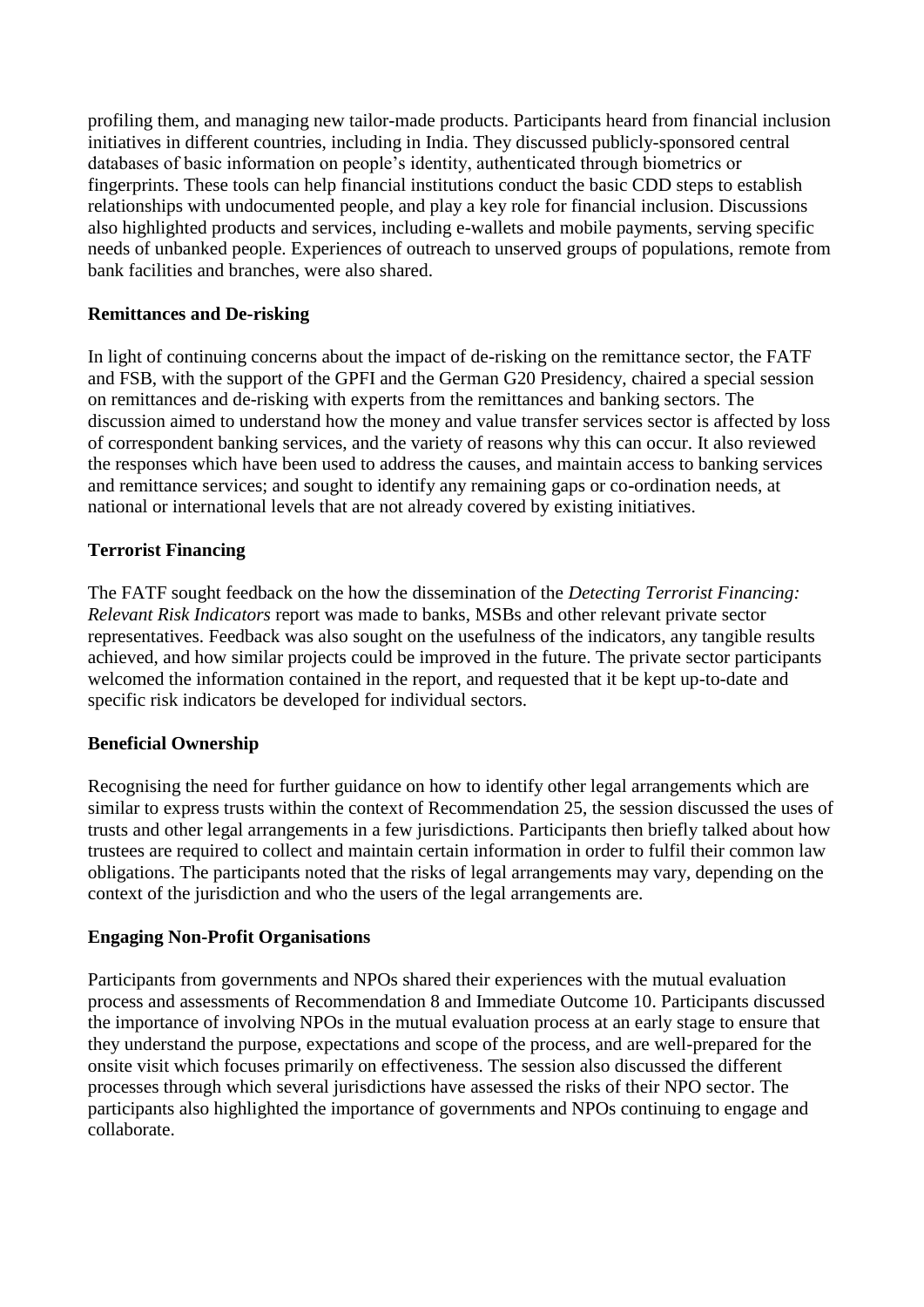# **Dialogue with the Private Sector**

[Send](mailto:?body=http://www.fatf-gafi.org//publications/fatfgeneral/documents/private-sector-mar-2017.html&subject=Dialogue%20with%20the%20Private%20Sector)  [Print](javascript:$(%22.printable%22).printThis(%7bimportCSS:%20true,importStyle:%20true,%20printDelay:%20555%20%7d);)  [Tweet](https://twitter.com/intent/tweet?text=Dialogue%20with%20the%20Private%20Sector&url=http://www.fatf-gafi.org//publications/fatfgeneral/documents/private-sector-mar-2017.html&hashtags=FATF&via=FATFNews)

**Chairman's Summary of Outcomes from the FATF Private Sector Consultative Forum, Vienna, 20-22 March 2017**

*Vienna, 22 March 2017* – The Financial Action Task Force (FATF) held its annual Private Sector Consultative Forum on 20-22 March 2017 in Vienna, Austria, hosted by the United Nations Office on Drugs and Crime (UNODC).

The meeting was chaired by the President of the FATF, Mr. Juan Manuel Vega-Serrano (Spain). Over 250 representatives from the financial sector and other businesses and professions subject to AML/CFT obligations, civil society, and FATF members and observers participated in this year's Private Sector Consultative Forum.

The Forum is an opportunity for the FATF and its members to engage directly with the private sector on anti-money laundering and counter terrorist financing (AML/CFT) issues. It provides a regular platform for the FATF to learn more about the private sector's views and concerns of AML/CFT-related issues. Over the three days of the Forum, participants held constructive discussions over the following issues:

### **Information Sharing**

Effective information sharing is a cornerstone of a well-functioning AML/CFT framework. The FATF sought feedback from the private sector representatives on barriers to information sharing, their practical impact and measures to address them, information elements needed for an effective group-wide AML/CFT program, the interplay between data protection and privacy (DPP) and AML/CFT frameworks, and practical examples of information sharing between financial institutions which are not part of the same group. The input provided will be taken into account in the draft guidance currently under development by the FATF.

# **Correspondent Banking**

Participants welcomed the 2016 FATF Guidance on Correspondent banking services which they consider has clarified regulatory and supervisory expectations associated to correspondent banking, and in particular the absence of FATF requirements for correspondent institutions to conduct CDD on each individual customer of their respondent institutions. National supervisors and regulators were encouraged to follow-up on the Guidance at domestic level and clarify how it will be reflected in the national framework and requirements. Some participants called on FATF to conduct further work on the definition of correspondent banking, and consider restricting its scope.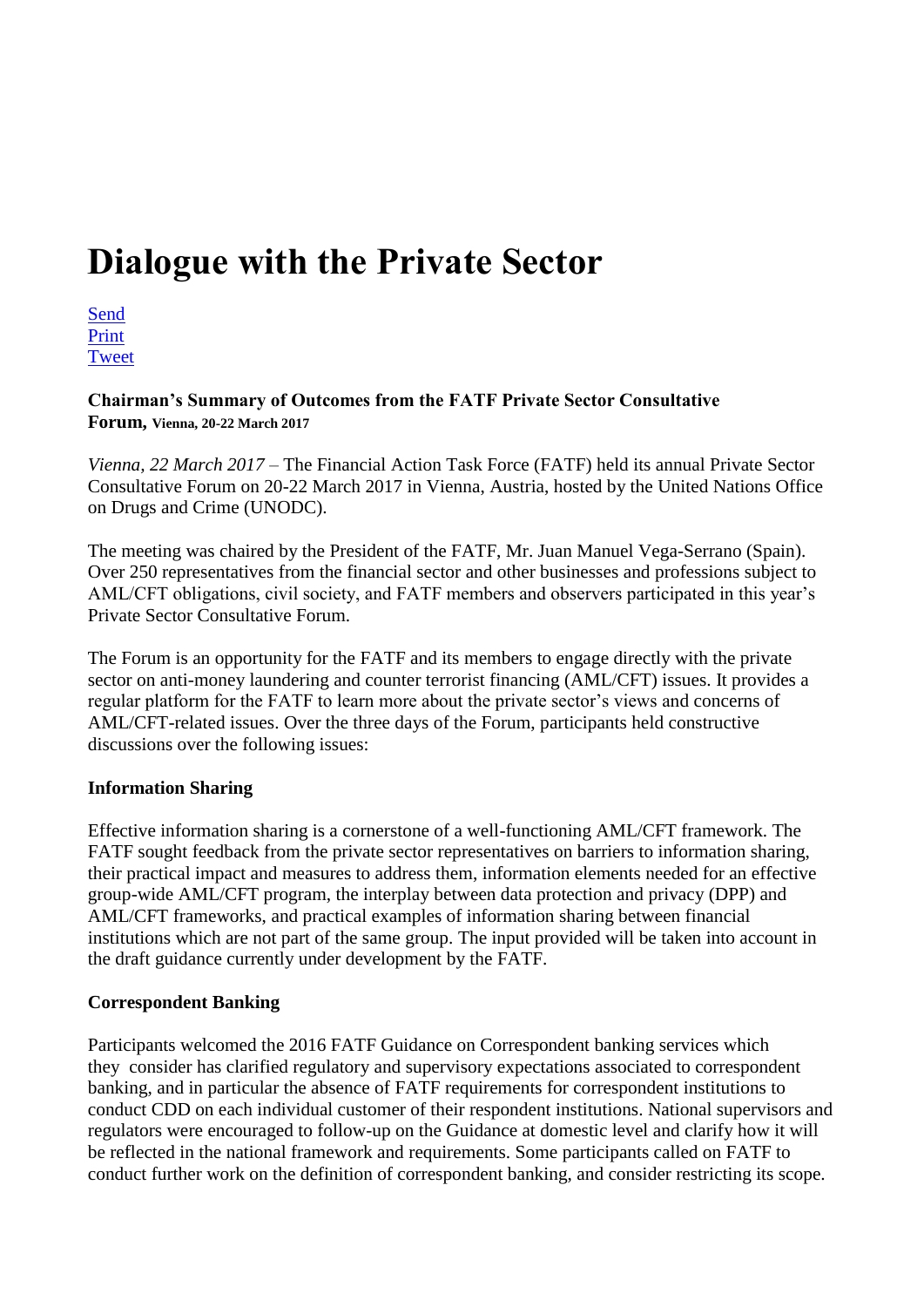### **Financial Inclusion**

This session focused on the new private sector, technology-driven innovation which is opening new ways of reaching financially excluded and underserved customers, verifying their identities, profiling them, and managing new tailor-made products. Participants heard from financial inclusion initiatives in different countries, including in India. They discussed publicly-sponsored central databases of basic information on people's identity, authenticated through biometrics or fingerprints. These tools can help financial institutions conduct the basic CDD steps to establish relationships with undocumented people, and play a key role for financial inclusion. Discussions also highlighted products and services, including e-wallets and mobile payments, serving specific needs of unbanked people. Experiences of outreach to unserved groups of populations, remote from bank facilities and branches, were also shared.

# **Remittances and De-risking**

In light of continuing concerns about the impact of de-risking on the remittance sector, the FATF and FSB, with the support of the GPFI and the German G20 Presidency, chaired a special session on remittances and de-risking with experts from the remittances and banking sectors. The discussion aimed to understand how the money and value transfer services sector is affected by loss of correspondent banking services, and the variety of reasons why this can occur. It also reviewed the responses which have been used to address the causes, and maintain access to banking services and remittance services; and sought to identify any remaining gaps or co-ordination needs, at national or international levels that are not already covered by existing initiatives.

# **Terrorist Financing**

The FATF sought feedback on the how the dissemination of the *Detecting Terrorist Financing: Relevant Risk Indicators* report was made to banks, MSBs and other relevant private sector representatives. Feedback was also sought on the usefulness of the indicators, any tangible results achieved, and how similar projects could be improved in the future. The private sector participants welcomed the information contained in the report, and requested that it be kept up-to-date and specific risk indicators be developed for individual sectors.

# **Beneficial Ownership**

Recognising the need for further guidance on how to identify other legal arrangements which are similar to express trusts within the context of Recommendation 25, the session discussed the uses of trusts and other legal arrangements in a few jurisdictions. Participants then briefly talked about how trustees are required to collect and maintain certain information in order to fulfil their common law obligations. The participants noted that the risks of legal arrangements may vary, depending on the context of the jurisdiction and who the users of the legal arrangements are.

# **Engaging Non-Profit Organisations**

Participants from governments and NPOs shared their experiences with the mutual evaluation process and assessments of Recommendation 8 and Immediate Outcome 10. Participants discussed the importance of involving NPOs in the mutual evaluation process at an early stage to ensure that they understand the purpose, expectations and scope of the process, and are well-prepared for the onsite visit which focuses primarily on effectiveness. The session also discussed the different processes through which several jurisdictions have assessed the risks of their NPO sector. The